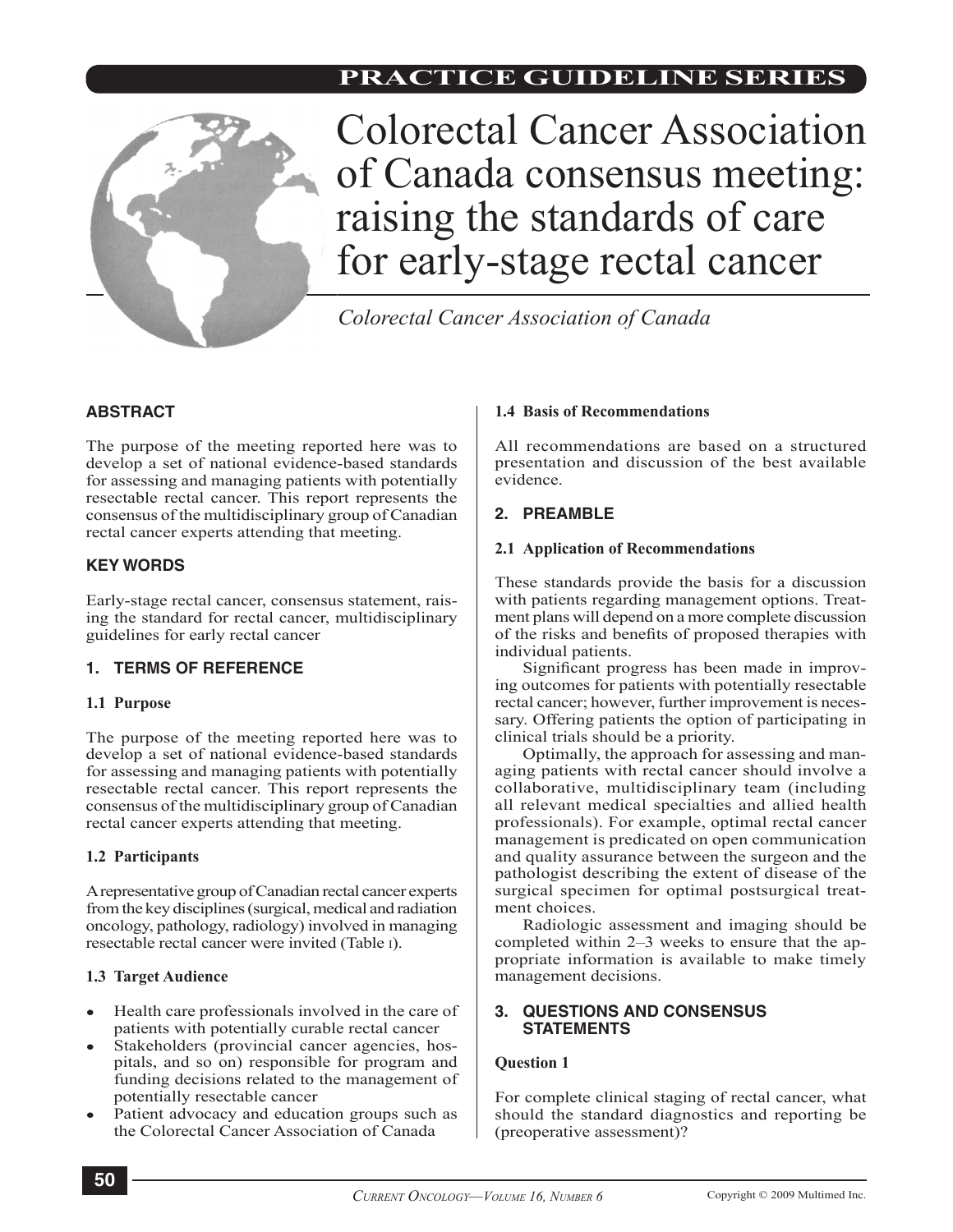|  | TABLE 1 Participants in the Colorectal Cancer Association of Canada consensus meeting, December 8, 2008, Montreal, Quebec |  |  |  |  |  |  |  |
|--|---------------------------------------------------------------------------------------------------------------------------|--|--|--|--|--|--|--|
|--|---------------------------------------------------------------------------------------------------------------------------|--|--|--|--|--|--|--|

| Chairs                                                                                                                                                                                                                                                                             |                                                                                                                                                                                                                                                                                                                                                                                                                                                                                                                                                                                                                                                                                                                                                                                                                                                                                                                                                                                                                                                                                                                                                                                                                                  |
|------------------------------------------------------------------------------------------------------------------------------------------------------------------------------------------------------------------------------------------------------------------------------------|----------------------------------------------------------------------------------------------------------------------------------------------------------------------------------------------------------------------------------------------------------------------------------------------------------------------------------------------------------------------------------------------------------------------------------------------------------------------------------------------------------------------------------------------------------------------------------------------------------------------------------------------------------------------------------------------------------------------------------------------------------------------------------------------------------------------------------------------------------------------------------------------------------------------------------------------------------------------------------------------------------------------------------------------------------------------------------------------------------------------------------------------------------------------------------------------------------------------------------|
| <b>Scott Berry</b>                                                                                                                                                                                                                                                                 | Medical Oncologist, Sunnybrook Health Sciences Center, Odette Cancer Center,<br>Toronto, ON                                                                                                                                                                                                                                                                                                                                                                                                                                                                                                                                                                                                                                                                                                                                                                                                                                                                                                                                                                                                                                                                                                                                      |
| Te Vuong<br>Andy Smith<br>Carole Richard<br>Celia Marginean                                                                                                                                                                                                                        | Radiation Oncologist, McGill Cancer Center, Montreal, QC<br>Surgeon, Sunnybrook Health Sciences Center, Odette Cancer Center, Toronto, ON<br>Surgeon, Centre hospitalier de l'Université de Montréal, Montreal, QC<br>Pathologist, Ottawa Hospital, Ottawa, ON                                                                                                                                                                                                                                                                                                                                                                                                                                                                                                                                                                                                                                                                                                                                                                                                                                                                                                                                                                   |
| Advisory Board members                                                                                                                                                                                                                                                             |                                                                                                                                                                                                                                                                                                                                                                                                                                                                                                                                                                                                                                                                                                                                                                                                                                                                                                                                                                                                                                                                                                                                                                                                                                  |
| Shun Wong                                                                                                                                                                                                                                                                          | Radiation Oncologist, Sunnybrook Health Sciences Center, Odette Cancer Center,<br>Toronto, ON                                                                                                                                                                                                                                                                                                                                                                                                                                                                                                                                                                                                                                                                                                                                                                                                                                                                                                                                                                                                                                                                                                                                    |
| Jean Maroun<br>Barb Melosky<br>Thiery Alcindor<br>Rasmy Loungnarath<br>Ralph Wong<br>Kartik Jhavery<br>Sophie Lavertu<br>Erin Kennedy<br>Pierre Major<br>Eric Chen<br><b>Audet Pascale</b><br>David Donath<br>Hugo Villeneuve<br>Aaron Pollett<br>Eugene Hsieh<br>Christine Cripps | Medical Oncologist, Ottawa Hospital Cancer Center, Ottawa, ON<br>Medical Oncologist, British Columbia Cancer Agency, Vancouver, BC<br>Medical Oncologist, McGill Cancer Center, Montreal, QC<br>Surgical Oncologist, Centre hospitalier de l'Université de Montréal, Montreal, QC<br>Medical Oncologist, Cancer Care Manitoba, Winnipeg, MB<br>Radiologist, University Health Network, Princess Margaret Hospital, Toronto, ON<br>Radiation Oncologist, Centre hospitalier de l'Université de Montréal, Montréal, QC<br>Surgeon, University Health Network, Princess Margaret Hospital, Toronto, ON<br>Medical Oncologist, Juravinski Cancer Center, Hamilton, ON<br>Medical Oncologist, University Health Network, Princess Margaret Hospital, Toronto, ON<br>Radiologist, Centre hospitalier de l'Université de Montréal, Montreal, QC<br>Radiation Oncologist, Centre hospitalier de l'Université de Montréal, Montreal, QC<br>Radiation Oncology Resident, Centre hospitalier de l'Université de Montréal, Montreal QC<br>Pathologist, Mt. Sinai Hospital, Toronto, ON<br>Pathologist, Sunnybrook Health Sciences Center, Odette Cancer Center, Toronto, ON<br>Medical Oncologist, Ottawa Hospital Cancer Center, Ottawa, ON |
| Host                                                                                                                                                                                                                                                                               |                                                                                                                                                                                                                                                                                                                                                                                                                                                                                                                                                                                                                                                                                                                                                                                                                                                                                                                                                                                                                                                                                                                                                                                                                                  |
| Colorectal Cancer Association of Canada                                                                                                                                                                                                                                            | Barry Stein, President                                                                                                                                                                                                                                                                                                                                                                                                                                                                                                                                                                                                                                                                                                                                                                                                                                                                                                                                                                                                                                                                                                                                                                                                           |
| Meeting organizer and scribe<br>Shaniah Leduc                                                                                                                                                                                                                                      | CancerInsight                                                                                                                                                                                                                                                                                                                                                                                                                                                                                                                                                                                                                                                                                                                                                                                                                                                                                                                                                                                                                                                                                                                                                                                                                    |
| <b>Observers</b>                                                                                                                                                                                                                                                                   |                                                                                                                                                                                                                                                                                                                                                                                                                                                                                                                                                                                                                                                                                                                                                                                                                                                                                                                                                                                                                                                                                                                                                                                                                                  |
| <b>Charles Pitts</b><br>Patricia Brooks Lemoine<br>Manon Jobin<br><b>Barb Burgess</b><br>Nermine Ibrahim<br>Therese Boucher                                                                                                                                                        | OroAlliance<br>Colorectal Cancer Association of Canada<br>Amgen<br>Amgen<br>Sanofi-Aventis<br>Sanofi-Aventis                                                                                                                                                                                                                                                                                                                                                                                                                                                                                                                                                                                                                                                                                                                                                                                                                                                                                                                                                                                                                                                                                                                     |
| Scott Leduc                                                                                                                                                                                                                                                                        | CancerInsight                                                                                                                                                                                                                                                                                                                                                                                                                                                                                                                                                                                                                                                                                                                                                                                                                                                                                                                                                                                                                                                                                                                                                                                                                    |

#### **Consensus Statement 1**

All diagnostics should be completed within a *timely* period (42 days to treatment, including imaging within the first 2–3 weeks), starting from the date of biopsy. Services should include:

- **Colonoscopy**
- Imaging
	- Computed axial tomography of thorax, abdomen, and pelvis AND magnetic resonance imaging (mri)
	- Slices of 3–4 mm should be routine
	- Mesorectal margin measurements or circumferential resection margin (crm) with tumour distance should be reported
- Measurements for staging criteria should be provided (see the radiology protocol in Appendix a)
- When available, endorectal ultrasonography may be complementary to  $MRI$  in some T1/2 patients to better delineate T-stage

This statement utilizes Beets–Tan *et al.* 2001<sup>1</sup>, Brown *et al.* 2003 2, Filippone *et al.* 2004 3, Nagtegaal *et al.* 2002 4, Iafrate *et al.* 2006 5, Kapiteijn *et al.* 2001 6, and Harisinghani *et al.* 2003 7.

#### **Question 2**

For complete clinical staging of rectal cancer, what should constitute standard pathology reporting?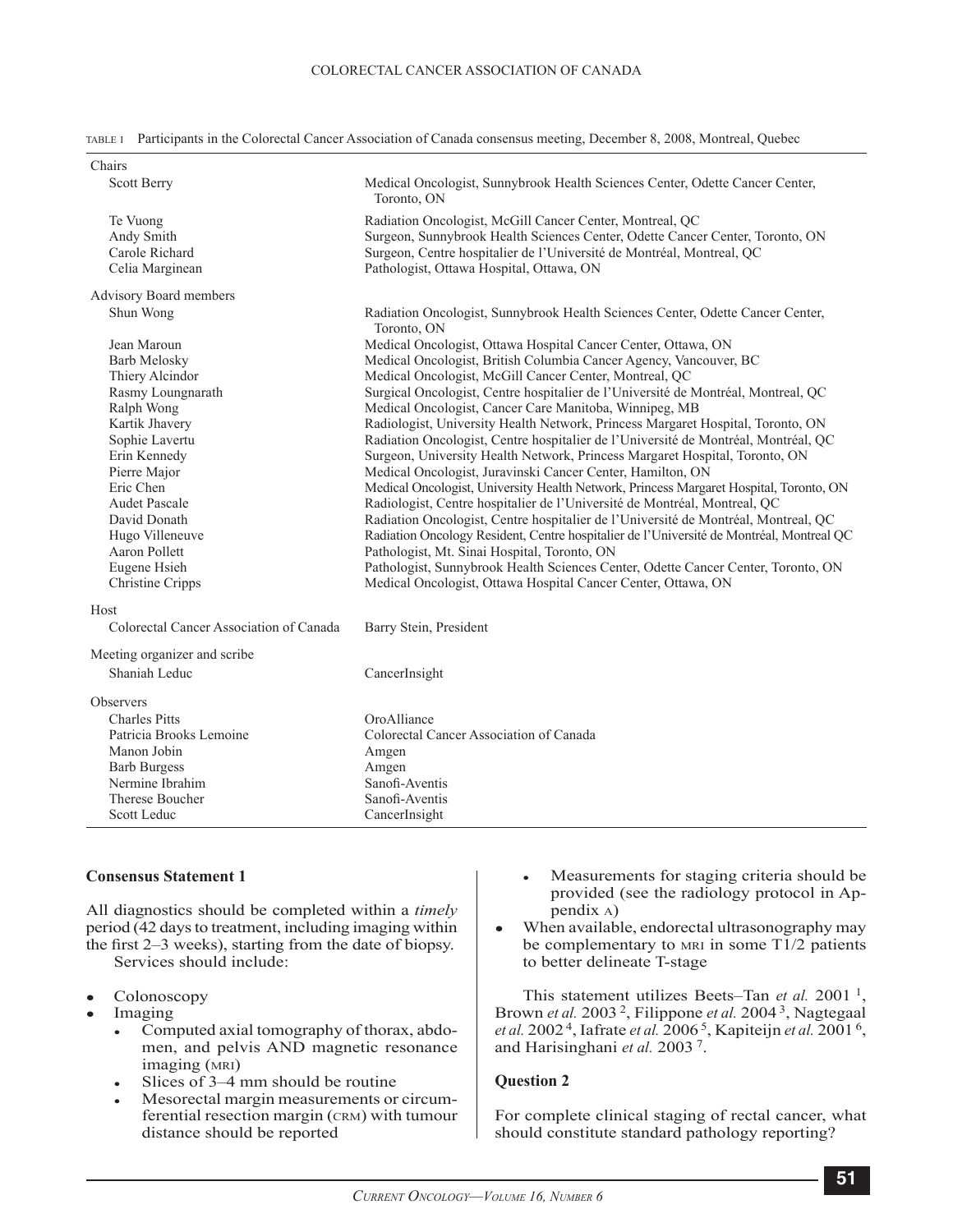### **Consensus Statement 2**

For complete clinical staging of rectal cancer, synoptic reporting in accordance with the College of American Pathologists (cap) protocol for the examination of specimens from patients with primary carcinomas of colon and rectum, based on the American Joint Committee on Cancer and International Union Against Cancer TNM, to include these points:

- Total mesorectal excision (TME) quality
	- Macroscopic assessment of mesorectum (complete, partially complete, or incomplete)
- crm status
	- Positive if tumour is at 1 mm or less from the crm or if a lymph node with metastasis is at 1 mm or less from the crm
- If neoadjuvant therapy was received, pathologic tumour response grading should be recorded

For the complete protocol, see the cap template (Appendix b).

This statement utilizes Nagtegaal and van Krieken 2002<sup>8</sup>, Quirke 1998<sup>9</sup>, Heald and Ryall 1986 10, Dworak *et al.* 1997 11, Washington *et al.* 2008 13, Smith *et al.* 2008 14, Kapiteijn *et al.* 2001 15, Nagtegaal and Quirke 2008 16, Rödel *et al.* 2005 17, Glynne–Jones *et al.* 2006 18,19, Ruo *et al.* 2002 20, Nagtegaal *et al.* 2002 21, and Parfitt and Driman 2007 22.

### **Question 3**

Which neoadjuvant radiation protocol or protocols should be standard when combined with chemotherapy?

### **Consensus Statement 3**

Preoperative neoadjuvant radiotherapy is the standard of care for clinically staged  $\pi$  and  $\pi$  patients. Long-course radiation (minimum of 45 cGy over 5 weeks) with fluoropyrimidine chemotherapy or short-course radiation without chemotherapy can be considered. A multidisciplinary team approach (with or without a tumour board) is important to review individual cases and reach consensus on the appropriate course of treatment (short- vs. longcourse radiation).

This statement utilizes Bujko *et al.* 2004 23, Marijnen *et al.* 2003<sup>24</sup>, Swedish Rectal Cancer Trial 1997 25, Bosset *et al.* 2006 26, Gérard *et al.* 2006 27, and Sauer *et al.* 2004 28.

### **Question 4**

Which neoadjuvant chemotherapy protocol or protocols should be standard when combined with longcourse radiation?

#### **Consensus Statement 4**

The optimal fluoropyrimidine-based chemotherapy is based on extrapolation of data from randomized trials of combined-modality chemoradiation used in the postoperative setting. Use fluoropyrimidine-based chemotherapy with long-course radiation. Protracted fluoropyrimidine is preferable to bolus 5-fluorouracil because of improved tolerability and similar efficacy, as seen in the largest and most recent randomized trial (INT 0144)  $29$ .

This statement utilizes Smalley *et al.* 2006 29, Wong *et al.* 2008 30, and O'Connell 1994 31.

# **Question 5**

What should be the surgical standard of care for rectal cancer?

### **Consensus Statement 5**

All stage  $II$ –III rectal cancers should be considered for neoadjuvant treatment. For all rectal cancers undergoing radical surgery, tme principles must be followed. Surgeons treating rectal cancer patients should be familiar with the tme surgery. Quality should be assured through independent evaluations by the surgeon and the pathologist. Synoptic operative reporting is encouraged.

Trans-anal excision represents an oncologic compromise for most rectal cancer patients. Consider it only in patients with comorbidities, realizing that it requires excellent preoperative assessment and high intraoperative expertise.

Because trans-anal endoscopic microsurgery is a new approach for local excision, patients being treated using this approach should preferably be enrolled in trials or prospective follow-up studies.

This statement utilizes MacFarlane *et al.* 1993 32, Cecil *et al.* 2004 33, Dahlberg *et al.* 1998 34, Martling *et al.* 2000 35, Brown and Daniels 2005 36, Dubé *et al.* 1997 37, Karanjia *et al.* 1992 38, Ricciardi 2007 39, Murphy  $2008^{40}$ , Ptok  $2007^{41}$ , van den Brink  $2004^{42}$ , Wibe 2002 43, Okabe 2004 44, and Nash 2009 45.

### **Question 6**

What criteria should be standard for handling, evaluating, and reporting on the surgical specimen?

### **Consensus Statement 6**

The surgeon should be aware of the standard macroscopic evaluation (grades 1, 2, 3) of the surgical specimen immediately after removal of the rectum. The pathologist receiving the specimen should also grade the macroscopic quality of the excision, independently of grading by the surgeon. Optimal management is predicated on productive, open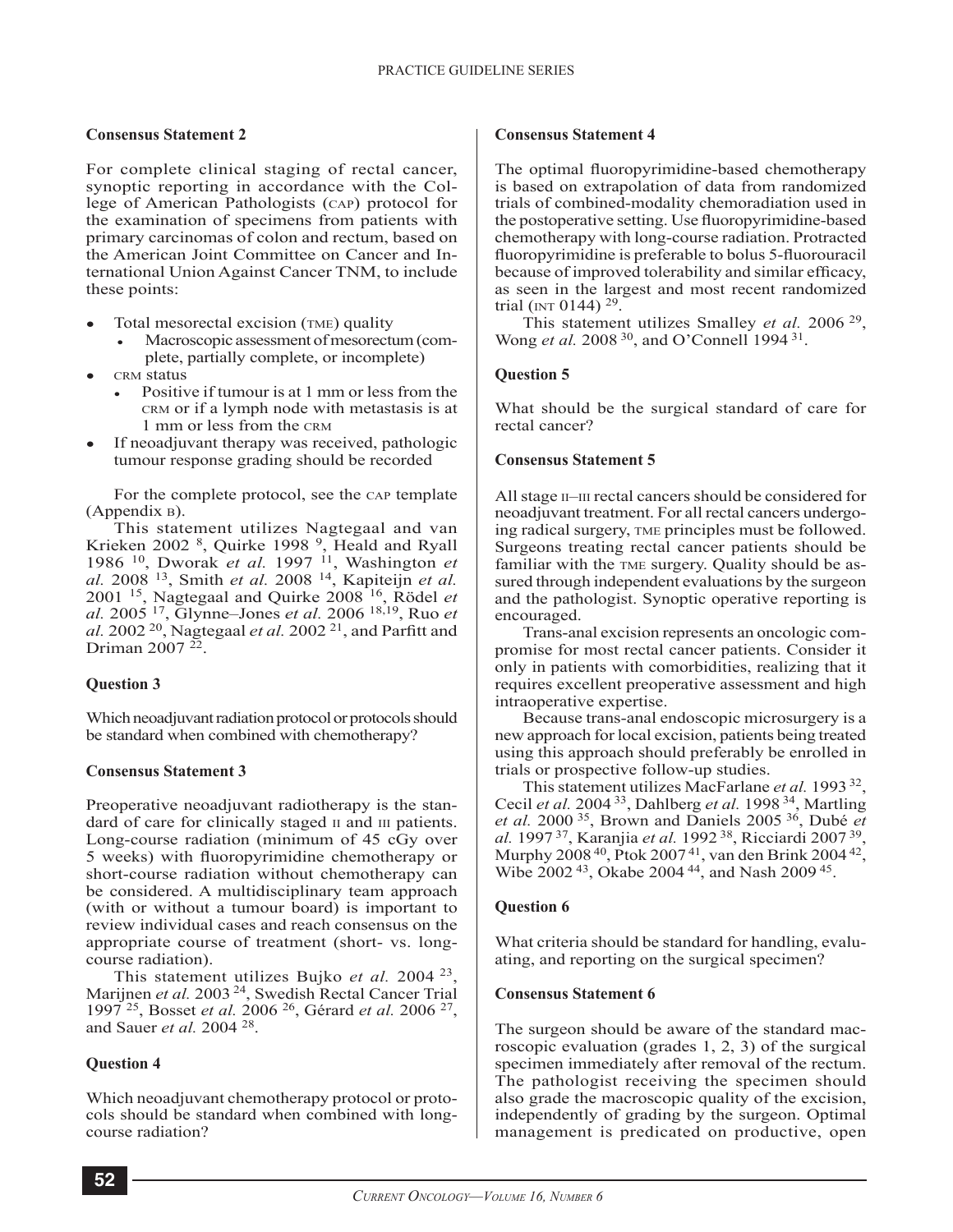communication between the surgeon and the pathologist so that quality assurance and appropriate mechanisms for evaluation and improvement can be achieved (see also consensus statement 5). Collaboration is mandatory for optimal evaluation; that is, margin assessment, surgical difficulty encountered, neoadjuvant treatment given to the patient must be communicated. (For optimal assessment of the specimen, the pathologist has to be informed if neoadjuvant therapy was administered.)

This statement takes account of Nagtegaal and van Krieken 2002 8, Quirke 1998 9, Dworak 1997 11, Washington *et al.* 2008<sup>13</sup>, Smith 2008<sup>14</sup>, Kapiteijn 2001 15, Nagtegaal and Quirke 2008 16, Nagtegaal 2002 21, and Parfitt and Driman 2007 22.

### **Question 7**

What is the standard adjuvant chemotherapy post neoadjuvant treatment and surgery?

### **Consensus Statement 7**

All patients should be considered for 4–6 months of fluoropyrimidine-based therapy. Based on extrapolation of phase III trials for adjuvant treatment of colon cancer, adjuvant oxaliplatin-based therapy should be considered for patients at high risk for recurrence, including, but not limited to those who are

- ypN-positive.
- crm-positive.

This statement utilizes Sauer *et al.* 2004 28, Wong *et al.* 2008 29, André *et al.* 2009 46, and Kuebler *et al.* 2007 47.

# **4. ACKNOWLEDGMENTS**

The Colorectal Cancer Association of Canada (ccac) thanks all contributors to this consensus guideline. Of particular note, the ccac thanks Drs. S. Berry, C. Marginean, C. Richard, A. Smith, and T. Vuong, and Shaniah Leduc RN for their contributions to the writing of this paper.

# **5. CONFLICTS OF INTEREST**

Participants disclosed potential conflicts of interest within the past 2 years:

- Scott Berry: Advisory boards for Sanofi–Aventis
- Celia Marginean: None
- Carole Richard: None
- Andrew Smith: None
- Te Vuong: Work as a consultant for Sanofi–Aventis

The Colorectal Cancer Association of Canada and the authors acknowledge the sponsors who provided unrestricted grants: Sanofi–Aventis, Bristol–Myers Squibb, and Amgen.

# **6. REFERENCES**

- 1. Beets–Tan RG, Beets GL, Vliegen RF, *et al.* Accuracy of magnetic resonance imaging in prediction of tumour-free resection margin in rectal cancer surgery. *Lancet* 2001;357:497–504.
- 2. Brown G, Radcliffe AG, Newcombe RG, Dallimore NS, Bourne MW, Williams GT. Preoperative assessment of prognostic factors in rectal cancer using high-resolution magnetic resonance imaging. *Br J Surg* 2003;90:355–64.
- 3. Filippone A, Ambrosini R, Fuschi M, Marinelli T, Genovesi D, Bonomo L. Preoperative T and N staging of colorectal cancer: accuracy of contrast-enhanced multi-detector row CT colonography—initial experience. *Radiology* 2004;231:83–90.
- 4. Nagtegaal ID, Marijnen CA, Kranenbarg EK, van de Velde CJ, van Krieken JH on behalf of the Pathology Review Committee, Cooperative Clinical Investigators. Circumferential margin involvement is still an important predictor of local recurrence in rectal carcinoma: not one millimeter but two millimeters is the limit. *Am J Surg Pathol* 2002;26:350–7.
- 5. Iafrate F, Laghi A, Paolantonio P, *et al.* Preoperative staging of rectal cancer with mr imaging: correlation with surgical and histopathologic findings. *Radiographics* 2006;26:701–14.
- 6. Kapiteijn E, Marijnen CA, Nagtegaal ID, *et al.* on behalf of the Dutch Colorectal Cancer Group. Preoperative radiotherapy combined with total mesorectal excision for resectable rectal cancer. *N Engl J Med* 2001;345:638–46.
- 7. Harisinghani MG, Barentsz J, Hahn PF, *et al.* Noninvasive detection of clinically occult lymph-node metastases in prostate cancer. *N Engl J Med* 2003;348:2491–9. [Erratum in: *N Engl J Med* 2003;349:1010]
- 8. Nagtegaal ID, van Krieken JH. The role of pathologists in the quality control of diagnosis and treatment of rectal cancer-an overview. *Eur J Cancer* 2002;38:964–72.
- Quirke P. The pathologist, the surgeon and colorectal cancer: get it right because it matters. *Prog Pathol* 1998;4:201–13.
- 10. Heald RJ, Ryall RD. Recurrence and survival after total mesorectal excision for rectal cancer. *Lancet* 1986;1:1479–82.
- 11. Dworak O, Keilholz L, Hoffmann A. Pathological features of rectal cancer after preoperative radiochemotherapy. *Int J Colorectal Dis* 1997;12:19–23.
- 12. Ryan R, Gibbons D, Hyland JM, *et al.* Pathological response following long-course neoadjuvant chemoradiotherapy for locally advanced rectal cancer. *Histopathology* 2005;47:141–6.
- 13. Washington K, Berlin J, Branton P, *et al.* on behalf of the Members of the Cancer Committee, College of American Pathologists. *Protocol for the Examination of Specimens from Patients with Primary Carcinomas of the Colon and Rectum.* Northfield, IL: College of American Pathologists; 2008. [Available online at: www.cap.org/apps/docs/committees/ cancer/cancer\_protocols/2008/colonrectum08\_pw.pdf; cited October 8, 2009]
- 14. Smith AJ, Driman DK, Spithoff K, *et al.* on behalf of the Expert Panel on Colon and Rectal Cancer. *Optimization of Surgical and Pathological Quality Performance in Radical Surgery for Colon and Rectal Cancer: Margins and Lymph Nodes Guideline Recommendations.* Sect. 1. Evidence-based series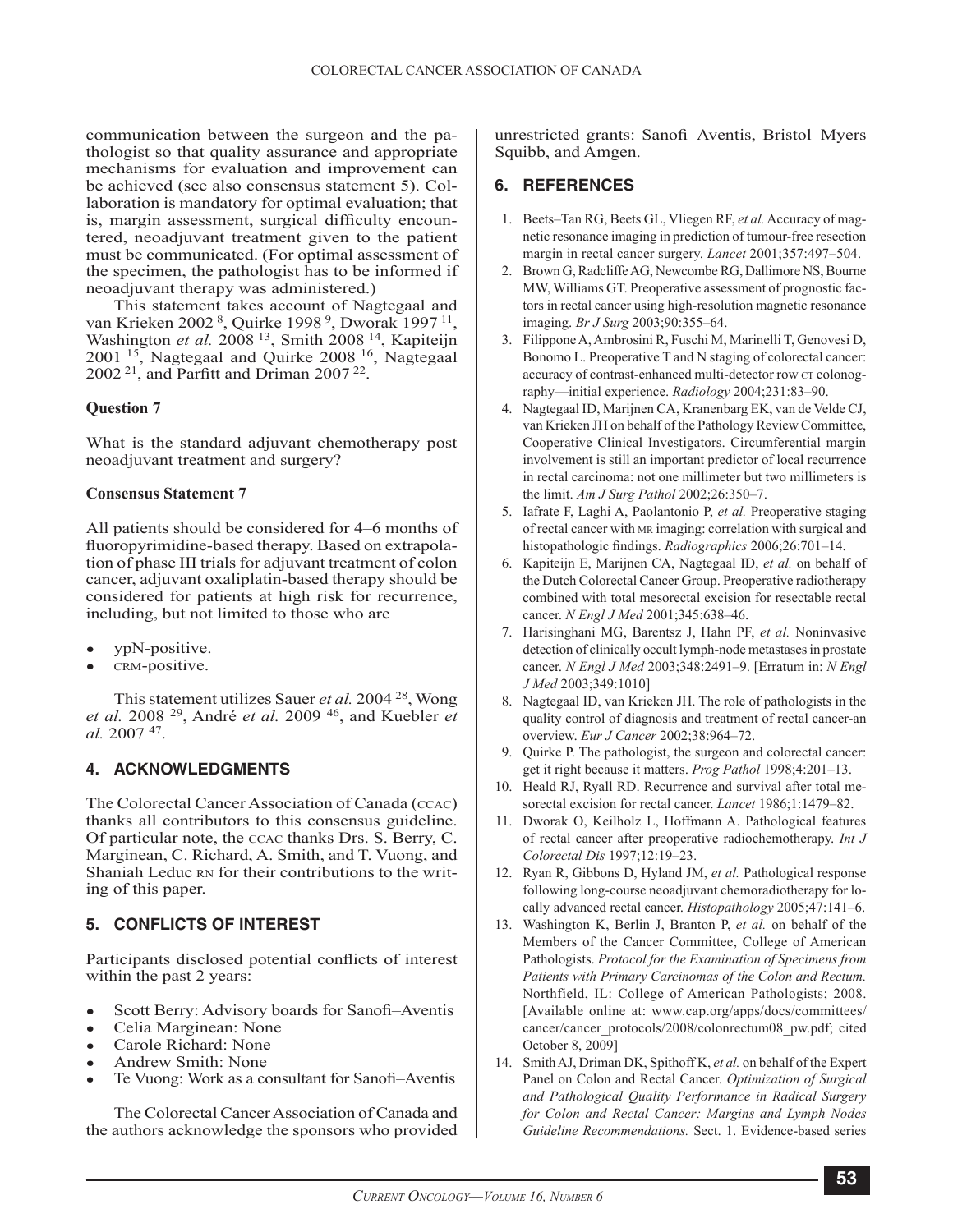17-4. Hamilton, ON: Cancer Care Ontario; 2008. [Available online at: www.cancercare.on.ca/common/pages/UserFile. aspx?fileId=34416; cited October 8, 2009]

- 15. Kapiteijn E, Marijnen CA, Nagtegaal ID, *et al.* on behalf of the Dutch Colorectal Cancer Group. Preoperative radiotherapy combined with total mesorectal excision for resectable rectal cancer. *N Engl J Med* 2001;345:638–46.
- 16. Nagtegaal ID, Quirke P. What is the role for the circumferential margin in the modern treatment of rectal cancer? *J Clin Oncol* 2008;26:303–12.
- 17. Rödel C, Martus P, Papadoupolos T, *et al.* Prognostic significance of tumor regression after preoperative chemoradiotherapy for rectal cancer. *J Clin Oncol* 2005;23:8688–96.
- 18. Glynne–Jones R, Mawdsley S, Pearce T, Buyse M. Alternative clinical end points in rectal cancer—are we getting closer? *Ann Oncol* 2006;17:1239–48.
- 19. Glynne-Jones R, Anyamene N. Just how useful an endpoint is complete pathological response after neoadjuvant chemoradiation in rectal cancer? *Int J Radiat Oncol Biol Phys* 2006;66:319–20.
- 20. Ruo L, Tickoo S, Klimstra DS, *et al.* Long-term prognostic significance of extent of rectal cancer response to preoperative radiation and chemotherapy. *Ann Surg* 2002;236:75–81.
- 21. Nagtegaal ID, van de Velde CJ, van der Worp E, Kapiteijn E, Quirke P, van Krieken JH on behalf of the Cooperative Clinical Investigators of the Dutch Colorectal Cancer Group. Macroscopic evaluation of rectal cancer resection specimen: clinical significance of the pathologist in quality control. *J Clin Oncol* 2002;20:1729–34.
- 22. Parfitt JR, Driman DK. The total mesorectal excision specimen for rectal cancer: a review of its pathological assessment. *J Clin Pathol* 2007;60:849–55.
- 23. Bujko K, Nowacki MP, Nasierowska–Guttmejer A, *et al.* Sphincter preservation following preoperative radiotherapy for rectal cancer: report of a randomised trial comparing shortterm radiotherapy vs. conventionally fractionated radiochemotherapy. *Radiother Oncol* 2004;72:15–24.
- 24. Marijnen CA, Nagtegaal ID, Kapiteijn E, *et al.* on behalf of the Cooperative Investigators of the Dutch Colerectal Cancer Group. Radiotherapy does not compensate for positive resection margins in rectal cancer patients: report of a multicenter randomized trial. *Int J Radiat Oncol Biol Phys* 2003;55:1311–20.
- 25. Improved survival with preoperative radiotherapy in resectable rectal cancer. Swedish Rectal Cancer Trial. *N Engl J Med* 1997;336:980–7. [Erratum in: *N Engl J Med* 1997;336:1539]
- 26. Bosset JF, Collette L, Calais G, et al. on behalf of the EORTC Radiotherapy Group Trial 22921. Chemotherapy with preoperative radiotherapy in rectal cancer. *N Engl J Med* 2006;355:1114 -23. [Erratum in: *N Engl J Med* 2007;357:728]
- 27. Gérard JP, Conroy T, Bonnetain F, *et al*. Preoperative radiotherapy with or without concurrent fluorouracil and leucovorin in T3-4 rectal cancers: results of FFCD 9203. *J Clin Oncol* 2006;24:4620–5.
- 28. Sauer R, Becker H, Hohenberger W, *et al*. on behalf of the German Rectal Cancer Study Group. Preoperative versus postoperative chemoradiotherapy for rectal cancer. *N Engl J Med* 2004;351:1731–40.
- 29. Smalley SR, Benedetti JK, Williamson SK, et al. Phase  $I\text{II}$  trial of fluorouracil-based chemotherapy regimens plus radiotherapy

in postoperative adjuvant rectal cancer: GI INT 0144. *J Clin Oncol* 2006;24:3542–7.

- 30. Wong R, Berry S, Spithoff K, *et al.* on behalf of the Gastrointestinal Cancer Disease Site Group. *Preoperative or Postoperative Therapy for the Management of Patients with Stage ii or iii Rectal Cancer: Guideline Recommendations.* Sect. 1. Evidencedbased series 2-4. Hamilton, ON: Cancer Care Ontario; 2008. [Available online at: www.cancercare.on.ca/common/pages/ UserFile.aspx?fileId=14008; cited October 8, 2009]
- 31. O'Connell MJ, Martenson JA, Wieand HS, *et al.* Improving adjuvant therapy for rectal cancer by combining protractedinfusion fluorouracil with radiation therapy after curative surgery. *N Engl J Med* 1994;331:502–7.
- 32. MacFarlane JK, Ryall RD, Heald RJ. Mesorectal excision for rectal cancer. *Lancet* 1993;341:457–60.
- 33. Cecil TD, Sexton R, Moran BJ, Heald RJ. Total mesorectal excision results in low local recurrence rates in lymph nodepositive rectal cancer. *Dis Colon Rectum* 2004;47:1145–50.
- 34. Dahlberg M, Påhlman L, Bergström R, Glimelius B. Improved survival in patients with rectal cancer: a population-based register study. *Br J Surg* 1998;85:515–20.
- 35. Martling AL, Holm T, Rutqvist LE, Moran BJ, Heald RJ, Cedemark B. Effect of a surgical training programme on outcome of rectal cancer in the County of Stockholm. Stockholm Colorectal Cancer Study Group, Basingstoke Bowel Cancer Research Project. *Lancet* 2000;356:93–6.
- 36. Brown G, Daniels IR. Preoperative staging of rectal cancer: the mercury research project. *Recent Results Cancer Res* 2005;165:58–74.
- 37. Dubé S, Heyen F, Jenicek M. Adjuvant chemotherapy in colorectal carcinoma: results of a meta-analysis. *Dis Colon Rectum* 1997;40:35–41.
- 38. Karanjia ND, Schache DJ, Heald RJ. Function of the distal rectum after low anterior resection for carcinoma. *Br J Surg* 1992;79:114–16.
- 39. Ricciardi R, Virnig BA, Madoff RD, Rothenberger DA, Baxter NN. The status of radical proctectomy and sphincter-sparing surgery in the United States. *Dis Colon Rectum* 2007;50:1119–27.
- 40. Murphy J, Boyle DJ, Bhan C, Williams NS. Why are so many patients with rectal cancer still treated with abdominoperineal resection in America? [letter]. *Dis Colon Rectum* 2008;51:1435.
- 41. Ptok H, Marusch F, Meyer F, Schubert D, Gastinger I, Lippert H on behalf of the Study Group Colon/Rectum Carcinoma (Primary Tumour). Impact of anastomotic leakage on oncological outcome after rectal cancer resection. *Br J Surg* 2007;94:1548–54.
- 42. van den Brink M, Stiggelbout AM, van den Hout WB, *et al.* Clinical nature and prognosis of locally recurrent rectal cancer after total mesorectal excision with or without preoperative radiotherapy. *J Clin Oncol* 2004;22:3958–64.
- 43. Wibe A, Møller B, Norstein J, *et al.* on behalf of the Norwegian Rectal Cancer Group. A national strategic change in treatment policy for rectal cancer—implementation of total mesorectal excision as routine treatment in Norway. A national audit. *Dis Colon Rectum* 2002;45:857–66.
- 44. Okabe S, Shia J, Nash G, *et al.* Lymph node metastasis in T1 adenocarcinoma of the colon and rectum. *J Gastrointest Surg* 2004;8:1032–40.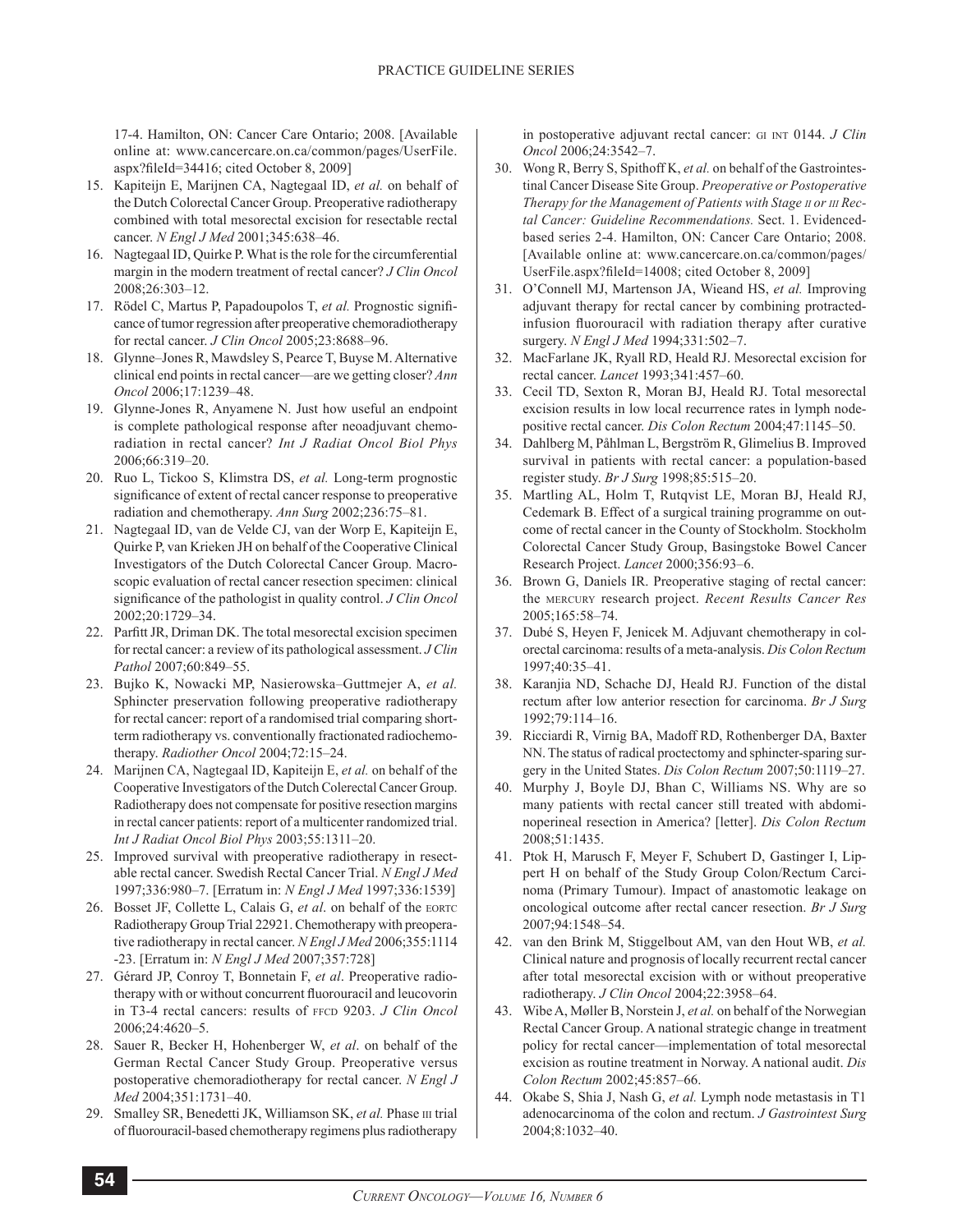- 45. Nash GM, Weiser MR, Guillem JG, *et al.* Long-term survival after transanal excision of T1 rectal cancer. *Dis Colon Rectum* 2009;52:577–82.
- 46. André T, Boni C, Navarro M, *et al.* Improved overall survival with oxaliplatin, fluorouracil, and leucovorin as adjuvant treatment in stage  $\pi$  or  $\pi$  colon cancer in the MOSAIC trial. *J Clin Oncol* 2009;27:3109–16.
- 47. Kuebler JP, Wieand HS, O'Connell MJ, *et al*. Oxaliplatin combined with weekly bolus fluorouracil and leucovorin as surgical

### **appendix a RADIOLOGY REPORTING TEMPLATE**

### **MAGNETIC RESONANCE IMAGING PROTOCOL**

- Phased-array coil
- Field strength: 1.5 T or more
- High-resolution matrix T2 images
- Small field of view  $(\leq 25 \text{ cm})$
- Thin section  $(3-4$  mm)
- Axial, coronal, and sagittal planes
- Oblique planes perpendicular to the tumour
- Gadolinium-enhanced imaging

### **STANDARDIZED IMAGING REPORT**

#### **All Tumours**

- Craniocaudal tumour extent
- Distance from anal verge
- T stage
- Circumferential (radial) margin–tumour distance
- Pelvic viscera and bones

### **Additions for Low-Rectal and Anorectal Tumours**

- Distance from levator ani
- Distance from anorectal junction
- Involvement of sphincter complex
- Internal sphincter (partial or full)
- External sphincter and beyond

#### **appendix b COLLEGE OF AMERICAN PATHOLOGISTS PATHOLOGY REPORTING TEMPLATE**

*Note:* This consensus guideline is based on College of American Pathologists (cap) guideline version 6 from early 2009. An updated cap guideline (version 7) is expected to be available at the end of 2009 and should be consulted for additional pathology reporting recommendations.

- Procedure type
	- Rectal/rectosigmoid colon (low anterior resection)
	- Abdominoperineal resection
	- Trans-anal disk excision (local excision)
	- **Other**

adjuvant chemotherapy for stage II and III colon cancer: results from NSABP C-07. *J Clin Oncol* 2007;25:2198–204.

*Correspondence to:* Barry Stein, c/o Toula Chondrozoumakis, 1230–5 Place Ville Marie, Montreal, Quebec H3B 2G2.

*E-mail:* toulac@colorectal-cancer.ca, bstein@ccac-accc.ca

- Tumour size
- Macroscopic tumour perforation
- Macroscopic assessment of mesorectum (Note 1)
	- **Complete**
	- Partially complete
	- Incomplete
	- Cannot be assessed
	- Histologic type
	- Adenocarcinoma
	- Mucinous adenocarcinoma
	- Signet-ring cell carcinoma
	- Small cell carcinoma
	- Squamous cell carcinoma
	- Adenosquamous carcinoma
	- Medullary carcinoma
	- Undifferentiated carcinoma
	- Other (specify)
- Histologic grade
	- Cannot be assessed
		- Low grade (well differentiated to moderately differentiated)
	- High grade (poorly differentiated to undifferentiated)
- Tumour depth of invasion  $(pT)$ 
	- pTX: Cannot be assessed
	- pT0: No evidence of primary tumour
	- pTis: Carcinoma *in situ*, intraepithelial (no invasion)
	- pTis: Carcinoma *in situ*, invasion of lamina propria
	- pT1: Tumour invades submucosa
	- pT2: Tumour invades muscularis propria
	- $pT3$ : Tumour invades through the muscularis propria into the subserosa or the nonperitonealized perirectal soft tissues
	- pT4a: Tumor penetrates the visceral peritoneum
	- pT4b: Tumor directly invades adjacent structures
- Lymph node status  $(pN)$ 
	- pN0: No metastases in lymph nodes
	- $pN1:$   $(1-3)$  nodes involved of  $(total)$ number)
	- $pN2:$  \_\_\_\_\_ ( $\geq 4$ ) nodes involved of (total number)
- Proximal margin
	- Cannot be assessed
	- Uninvolved by invasive carcinoma
	- Involved by invasive carcinoma
- Distal margin
	- Cannot be assessed